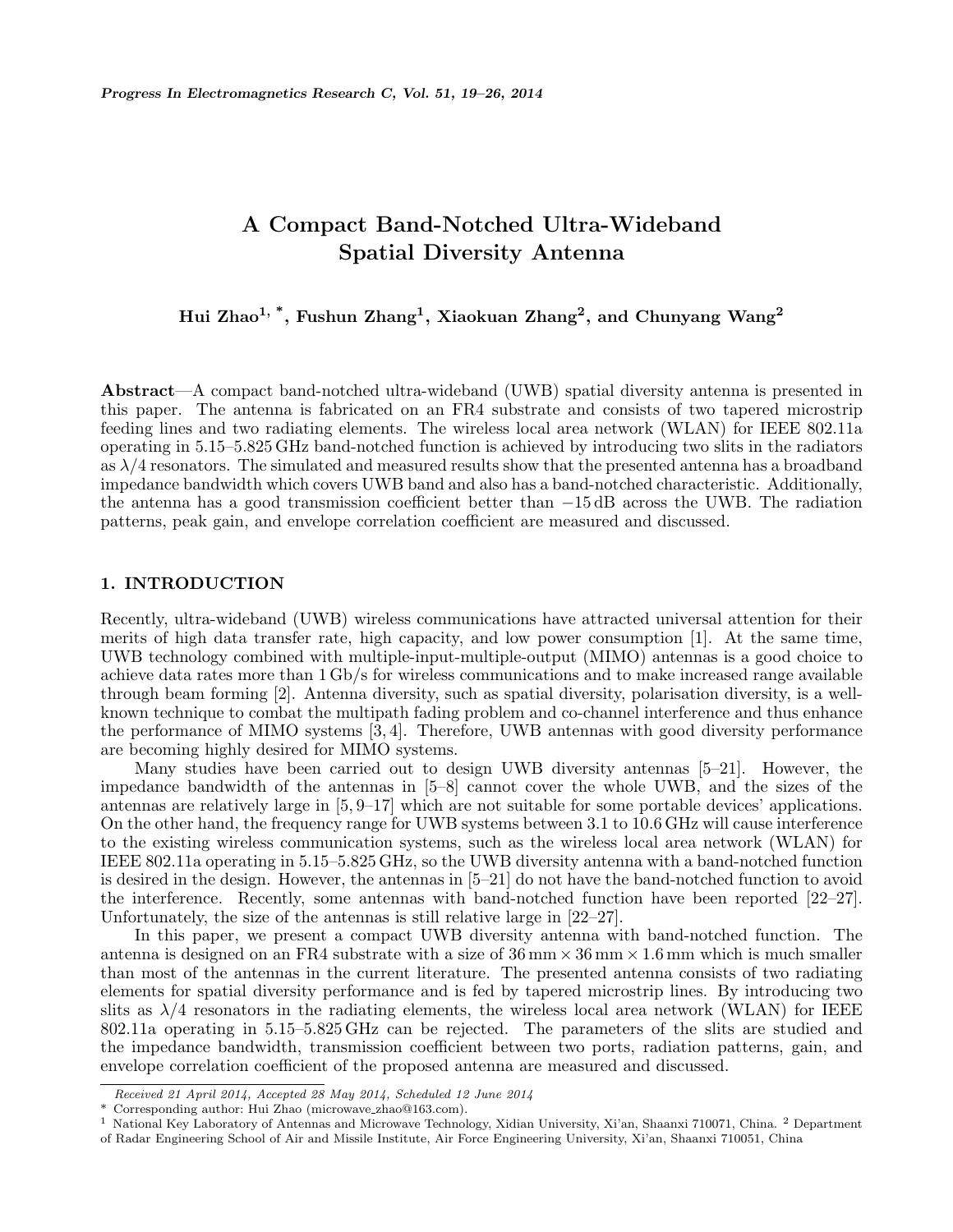### 2. ANTENNA CONFIGURATION

The configuration of the proposed UWB spatial diversity antenna with band-notched function is shown in Figure 1. The antenna is fabricated on a  $36 \text{ mm} \times 36 \text{ mm} \times 1.6 \text{ mm}$  FR4 substrate with a relative permittivity of 4.6. Two radiators including the tapered microstrip feeding lines are symmetrically aligned with respect to the z-axis. The rectangular stub introduced in the middle of the ground plane enhances the isolation between two feeding lines. The semi-circular slots under the radiators adjust the impedance bandwidth of the antenna. Two rectangular slots at the bottom of the reflector not only adjust the impedance bandwidth of the antenna, but also adjust the length of the stub to enhance the isolation.



**Figure 1.** Geometry of the proposed antenna with optimal dimensions.  $(sp = 3.8, sl = 5.8, sw = 1.8,$ unit: mm).

The band-notched function in the proposed antenna is achieved by two slits etched in the radiators. Each slit can be viewed as a  $\lambda/4$  resonator that shorts the antenna at the relevant frequency. The length of the slots is about  $\lambda/4$  at the center frequency of the notched band and can be calculated by (1) and optimized by High Frequency Structure Simulator (HFSS) software, Version 15.

$$
L = sl + sw = \frac{\lambda}{4} = \frac{c}{4f_0 \cdot \sqrt{(\varepsilon_r + 1)/2}}
$$
 (1)

where c is the speed of the light,  $\varepsilon_r$  is the relative permittivity of the substrate, and  $f_0$  is the center frequency of the desired notched band. For example, the center frequency of WLAN is about 5.5 GHz. Figure 2 shows the simulated current distributions of the proposed antenna with port 1 and port 2 excited respectively at the frequency of 5.5 GHz. It is clearly shown that the current is concentrated around the slits, thus the band-notched function is successfully achieved.

## 3. PARAMETRIC STUDY

A numerical parametric study is carried out to evaluate the performance sensitivity to the design parameters and to obtain the optimal values. For the sake of brevity, we only simulate the effects of three important geometrical parameters on the reflection coefficient and isolation of the proposed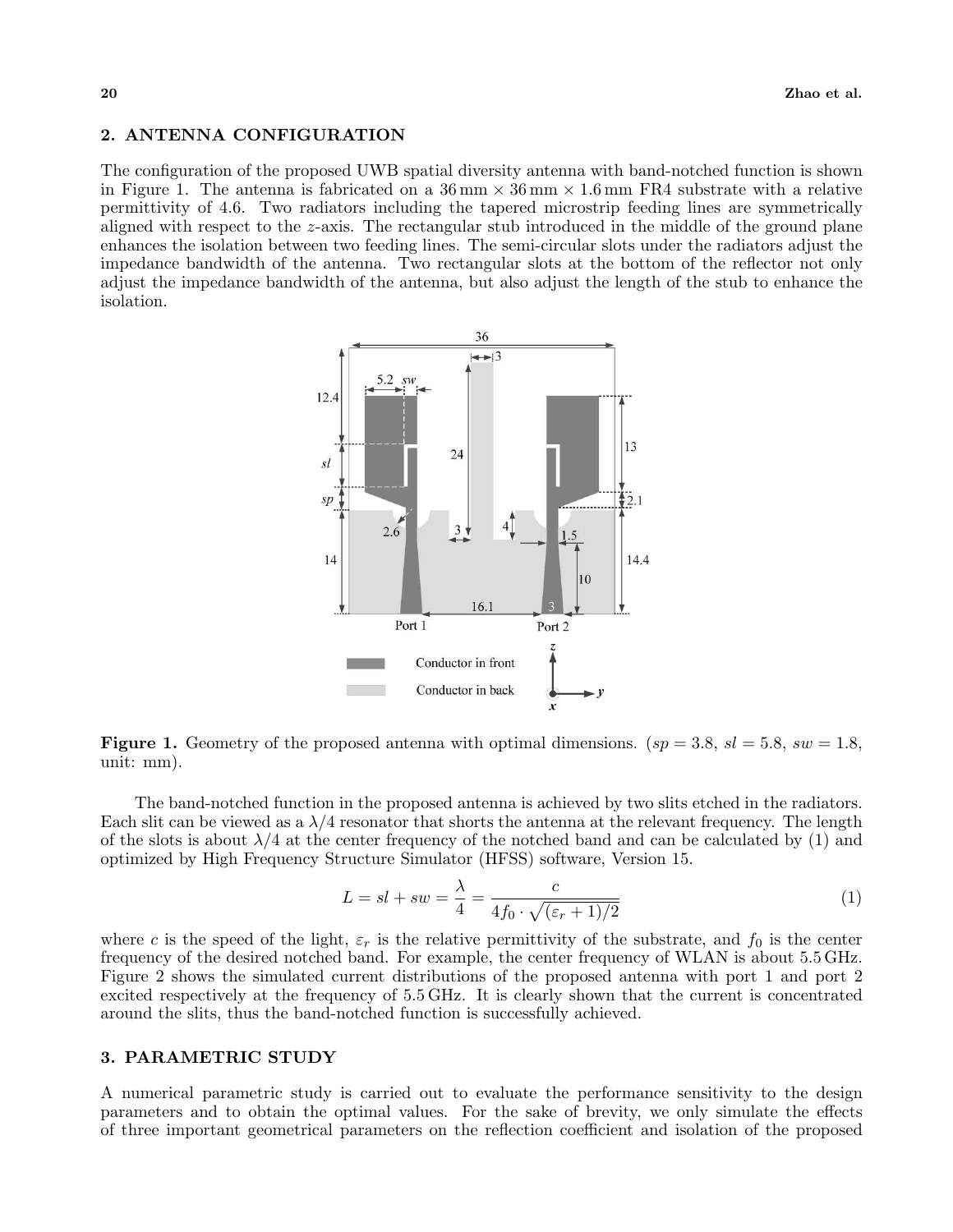

Figure 2. Surface current distributions of the proposed antenna with port 1 and port 2 excitation: (a) port 1 excitation; (b) port 2 excitation.



Figure 3. Simulated S-parameters value for the proposed antenna with different value of sp  $(s = 5.8 \text{ mm}, sw = 1.8 \text{ mm})$ . (a)  $|S_{11}|$ , (b)  $|S_{21}|$ .

Figure 4. Simulated S-parameters value for the proposed antenna with different value of sl  $(sp = 3.8 \text{ mm}, sw + sl = 7.6 \text{ mm}).$  (a)  $|S_{11}|$ , (b)  $|S_{21}|$ .

antenna. These parameters are position  $sp$ , length  $sl$ , and width  $sw$  of the slits respectively as shown in Figure 1. The simulated results are plotted in Figure 3 to Figure 5. We can observe in Figure 3(a) that the notched frequencies are shifted from  $5-6.1$ ,  $5.08-6.18$ , and  $4.98-5.9$  GHz with sp of 2.6, 3.2, and 3.8 mm, respectively. The results indicate that the notched frequencies can cover the WLAN band but are decreased when sp is increased. To achieve less signal losses out of the WLAN band, the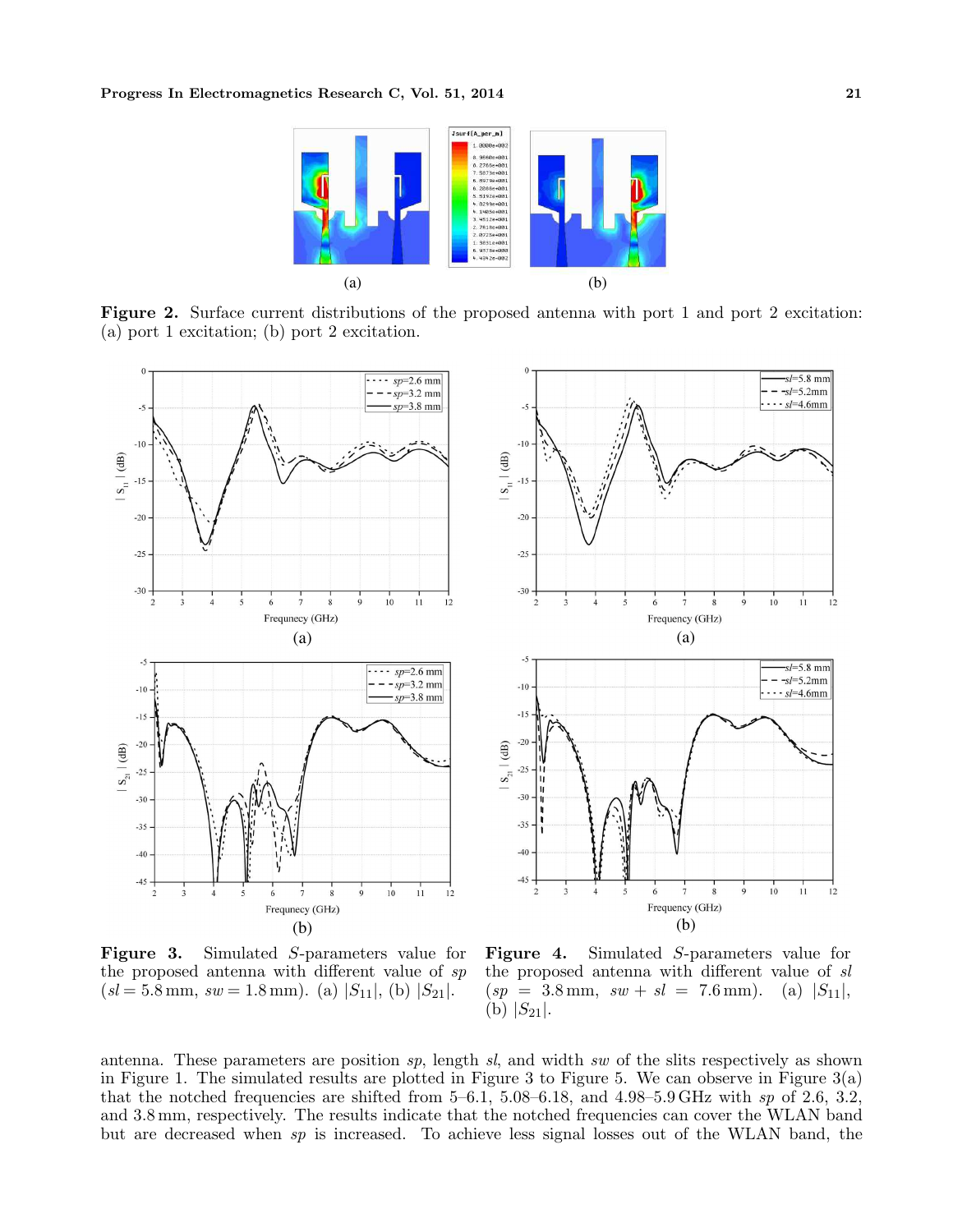

Figure 5. Simulated S-parameters value for the proposed antenna with different value of sw  $(sp = 3.8 \text{ mm}, sw + sl = 7.6 \text{ mm}).$  (a)  $|S_{11}|$ , (b)  $|S_{21}|$ .

value of sp is optimized as  $3.8 \,\mathrm{mm}$ . Figure  $4(a)$  plots the simulated S-parameters for the proposed antenna with different values of sl. We can observe that upper edge of the notched band is shifted toward lower frequency, and the notched frequency will not cover the WLAN band when sl is decreased. Figure 5(a) plots the simulated S-parameters for the proposed antenna with different values of sw. It can be observed from Figure 5(a) that the notched frequencies will not cover the desired band when the width of the slits sw is too long or too short. It can also be observed from Figures  $3(b)$ ,  $4(b)$ , and  $5(b)$ that the transmission coefficient between two feeding lines is not influenced significantly with different values of sp, sl, sw. Based upon the discussion in this section, the optimal values of sp, sl, sw are as follows:  $sp = 3.8$  mm,  $sl = 5.8$  mm,  $sw = 1.8$  mm.

Figure 6 plots the simulated S-parameters of the proposed antenna with or without the slits. We can observe that the impedance bandwidth of the proposed antenna without the slits can cover the UWB band, and a band-notched function is achieved when the slits are introducing in the radiators, and the slits have less influence on the transmission coefficient.

#### 4. EXPERIMENTAL RESULTS AND DISCUSSION

Based upon the optimised dimensions shown in Figure 1, the proposed UWB diversity antenna was fabricated as shown in Figure 7, and was measured, analysed as follows.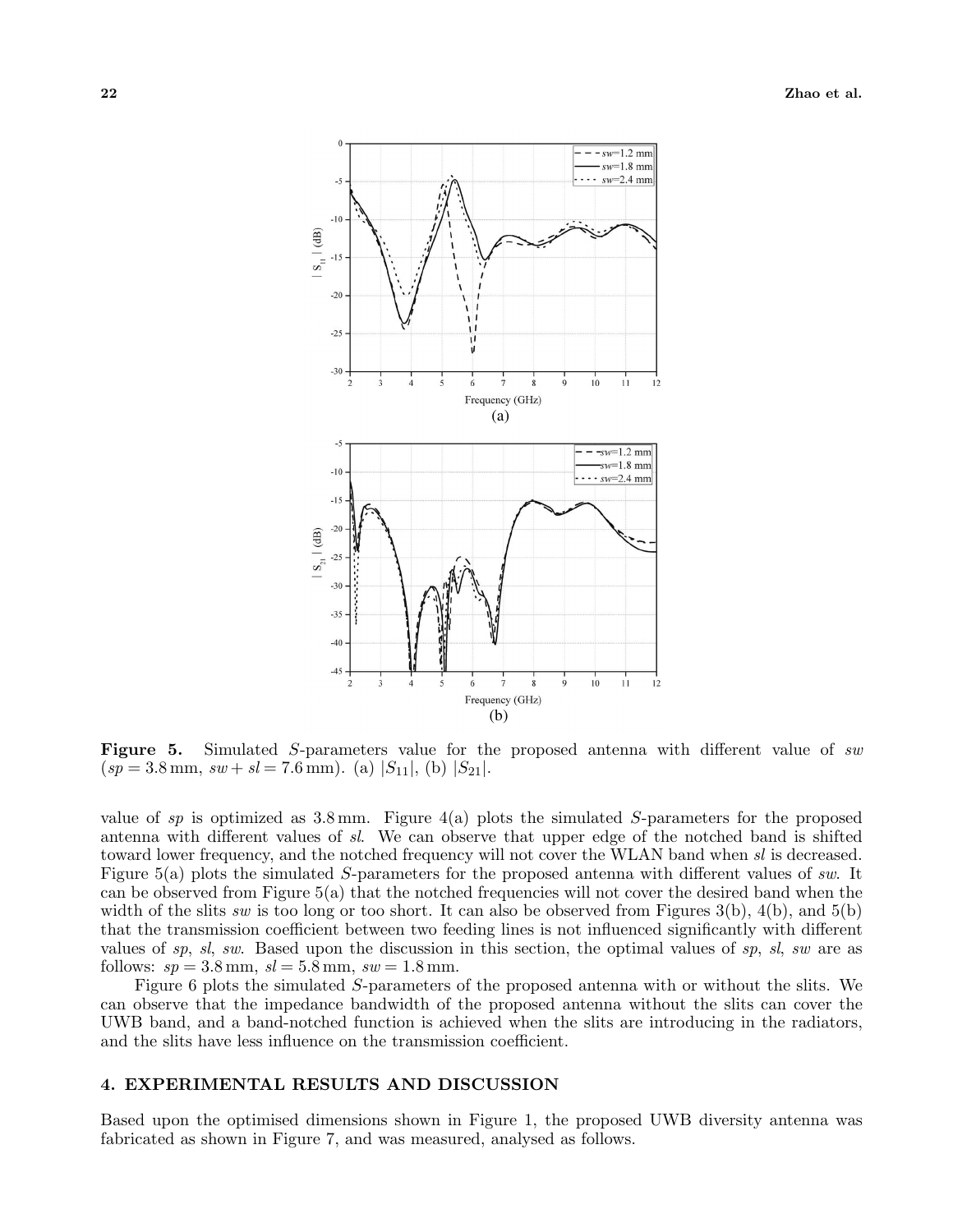

Figure 6. Simulated S-parameters value for the proposed antenna with or without the slits.

Figure 7. Photograph of the proposed antenna.

#### 4.1. Input Characteristic

The simulated and measured S-parameters of  $|S_{11}|$  and  $|S_{21}|$  versus frequency of the proposed UWB diversity antenna are shown in Figure 8. Due to the symmetric structures of the proposed antenna, the simulated and measured  $|S_{22}|$  and  $|S_{12}|$  are almost the same as  $|S_{11}|$  and  $|S_{21}|$ , and they are not shown in the figure for the sake of brevity. As shown in Figure  $8(a)$ , the obtained impedance bandwidth defined by  $|S_{11}| < -10$  dB can cover the whole UWB of 3.1–10.6 GHz except in the notched band. In other words, the WLAN band operating in 5.15–5.825 GHz is successfully notched as desired. In addition, across the UWB, a transmission coefficient less than −15 dB is achieved as shown in Figure 8(b) which indicates that the proposed antenna has a good isolation between two feeding lines. The discrepancy between simulated and measured results is mainly caused by certain unexpected tolerance in fabrication.

### 4.2. Radiation Patterns

The radiation patterns at 3, 7, and 10 GHz were measured in an anechoic chamber. The radiation patterns for the proposed antenna on  $x-y$  (H-plane),  $x-z$  (E-plane), and  $y-z$  planes with port 1 excited and port 2 terminated by a  $50 \Omega$  load are plotted in Figure 9. As shown in Figure 9, the radiation patterns of the proposed antenna are relatively consistent in the UWB. In addition, due to the symmetric configuration of the proposed antenna, when port 2 is excited, with port 1 terminated, the patterns in xz plane are similar to those in Figure 9, but the patterns in  $x-y$  and  $y-z$  planes are mirror transformations about  $x-z$  plane of those in Figure 9. In other words, the radiation patterns tend to cover complementary space regions, which provide spatial diversity for the system operation.

The measured peak antenna gain for port 1 excitation with the gain comparison method is shown in Figure 10. Due to the symmetric structures of the two elements, the measured peak antenna gain for port 2 excitation is about the same and not shown in the figure. The result shows a gain level about 6.8 dBi with gain variations less than 4.7 dBi except at the notch band, where the gain drops up to −4.9 dBi.

# 4.3. Envelope Correlation

The envelope correlation calculation using S-parameters provides a good estimation of the diversity performance of diversity antennas. The measured S-parameters can be used for calculating the envelope correlations of this antenna using (2) [28].

$$
\rho_e = \frac{|S_{11}^* S_{12} + S_{21}^* S_{22}|^2}{\left(1 - (|S_{11}|^2 + |S_{21}|^2)\right)\left(1 - (|S_{22}|^2 + |S_{12}|^2)\right)}\tag{2}
$$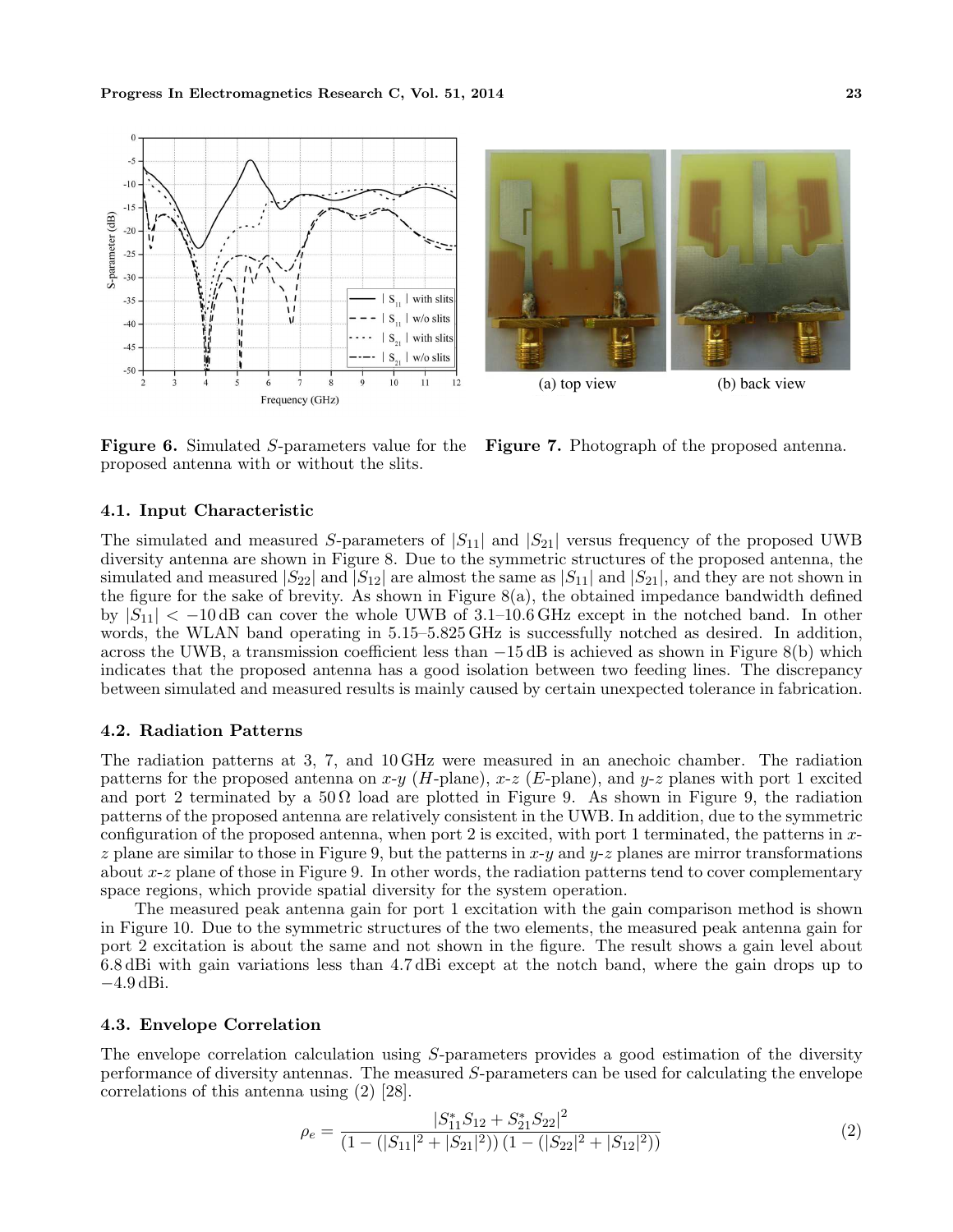90

180

terminated



Figure 8. Simulated and measured Sparameters versus frequency of the proposed antenna. (a)  $|S_{11}|$ , (b)  $|S_{21}|$ .





Figure 10. Measured peak gain across the UWB of the proposed antenna with port 1 excited.



Figure 11. Measured envelope correlation coefficient versus frequency of the proposed antenna.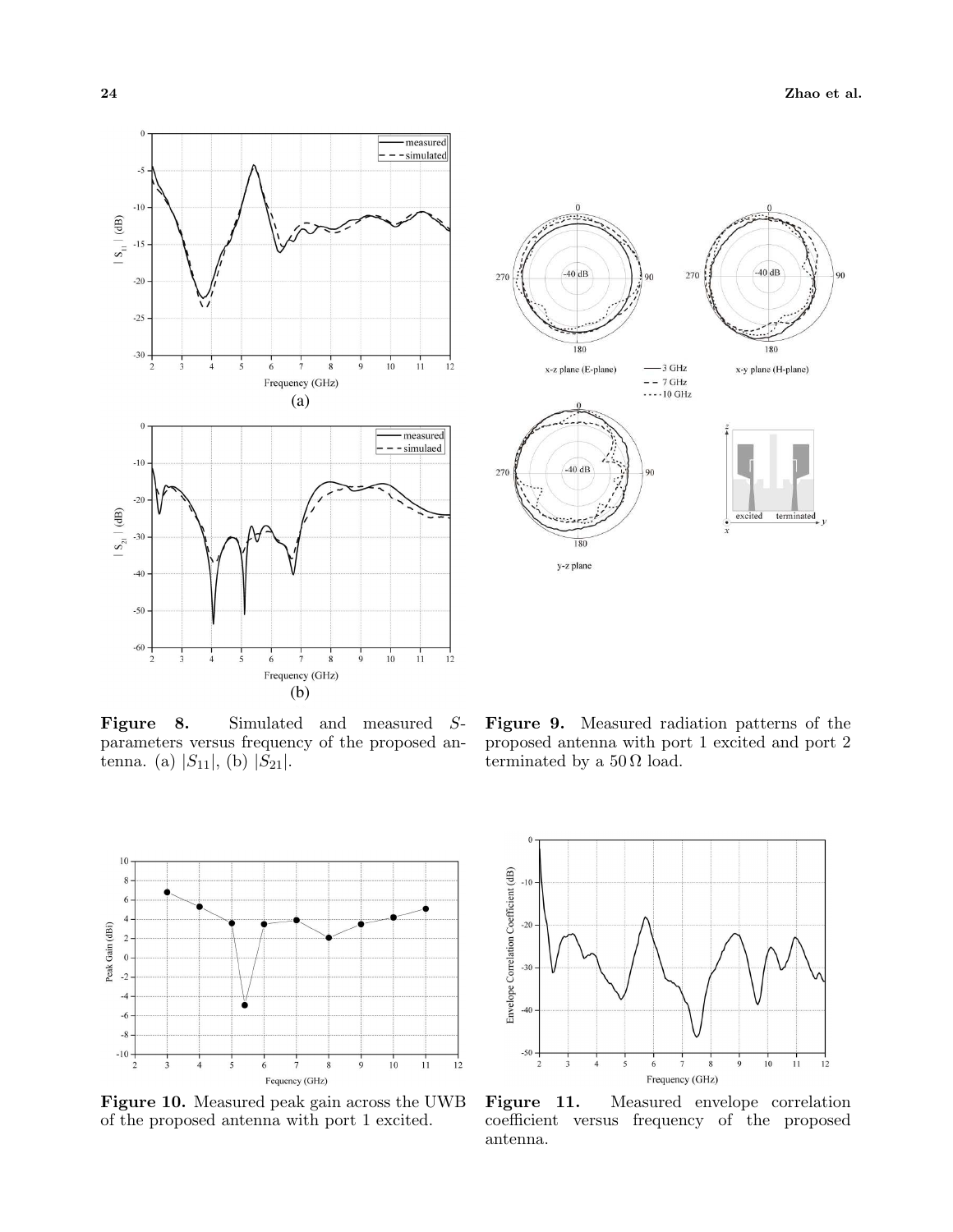#### Progress In Electromagnetics Research C, Vol. 51, 2014 25

The envelope correlation coefficient for the proposed UWB diversity antenna, calculated from the measured S-parameters and (2), is plotted in Figure 11. As shown in Figure 11, we can observe that the envelope correlation is below −17 dB across the whole UWB of 3.1–10.6 GHz. This indicates that our designed antenna has a good MIMO/diversity performance.

# 5. CONCLUSION

A compact planar UWB spatial diversity antenna with band-notched function is proposed in this paper. The band-notched function is achieved by etching two slits in the two radiating elements. The parametric study has provided antenna engineers with useful information about the design and optimization of such antennas. The antenna has been successfully designed, constructed, and measured. Results show that the antenna has broadband impedance bandwidth covering the whole UWB, single bandnotched function at WLAN band, good isolation between two feeding lines, stable radiation patterns and peak gain, spatial diversity performance and low envelope correlation. These results indicate that the proposed antenna can be a good candidate for some portable MIMO/diversity applications.

# REFERENCES

- 1. Yang, L. and G. B. Giannakis, "Ultra-wideband communications: An idea whose time has come," IEEE Signal Processing Magazine, Vol. 21, No. 6, 26–54, Nov. 2004.
- 2. Kaiser, T., F. Zheng, and E. Dimitrov, "An overview of ultra-wide-band systems with MIMO," Proceedings of the IEEE, Vol. 98, No. 2, 285–312, Feb. 2009.
- 3. Vaughan, R. G. and J. B. Andersen, "Antenna diversity in mobile communications," IEEE Trans. Veh. Technol., Vol. 36, 149–172, 1987.
- 4. Xu, H.-X., G.-M. Wang, and M.-Q. Qi, "A miniaturized triple-band metamaterial antenna with radiation pattern selectivity and polarization diversity," Progress In Electromagnetics Research, Vol. 137, 275–292, 2013.
- 5. Wong, K.-L., S.-W. Su, and Y.-L. Kuo, "A printed ultra-wideband diversity monopole antenna," Microw. Opt. Technol. Lett., Vol. 38, 257–259, 2003.
- 6. See, T. S. P. and Z. N. Chen, "An ultra wideband diversity antenna," IEEE Transactions on Antennas and Propagation, Vol. 57, No. 6, 1597–1605, Jun. 2009.
- 7. Toh, W. K., Z. N. Chen, X. Qing, and T. S. P. See, "A planar UWB diversity antenna," IEEE Transactions on Antennas and Propagation, Vol. 57, No. 11, 3467–3473, Nov. 2009.
- 8. Zhang, S., B. K. Lau, A. Sunesson, and S. He, "Closely-packed UWB MIMO/diversity antenna with different patterns and polarizations for USB dongle applications," IEEE Transactions on Antennas and Propagation, Vol. 60, No. 9, 4372–4380, Sep. 2012.
- 9. Hong, S., K. Chung, J. Lee, S. Jung, S.-S. Lee, and J. Choi, "Design of a diversity antenna with stubs for UWB applications," Microw. Opt. Technol. Lett., Vol. 50, 1352–1356, 2008.
- 10. Zhang, S., Z. Ying, J. Xiong, and S. He, "Ultra wideband MIMO/diversity antennas with a treelike structure to enhance wideband isolation,"IEEE Antennas and Wireless Propagation Letters, Vol. 8, 1279–1282, 2009.
- 11. Antonino-Daviu, E., M. Gallo, B. Bernardo-Clemente, and M. Ferrando-Bataller, "Ultra-wideband slot ring antenna for diversity applications," Electronics Letters, Vol. 46, No. 7, 478–480, Apr. 1, 2010.
- 12. Elsherbini, A. and K. Sarabandi, "Dual-polarized coupled sectorial loop antennas for UWB applications," IEEE Antennas and Wireless Propagation Letters, Vol. 10, 75–78, 2011.
- 13. Gallo, M., E. Antonino-Daviu, M. Ferrando-Bataller, M. Bozzetti, J. M. Molina-Garcia-Pardo, and L. Juan-Llacer, "A broadband pattern diversity annular slot antenna," IEEE Transactions on Antennas and Propagation, Vol. 60, No. 3, 1596–1600, Mar. 2012.
- 14. Mohammad, S., A. Nezhad, H. R. Hassani, and A. Foudazi, "A dual-band WLAN/UWB printed wide slot antenna for mimo/diversity applications," Microw. Opt. Technol. Lett., Vol. 55, 461–465, 2013.